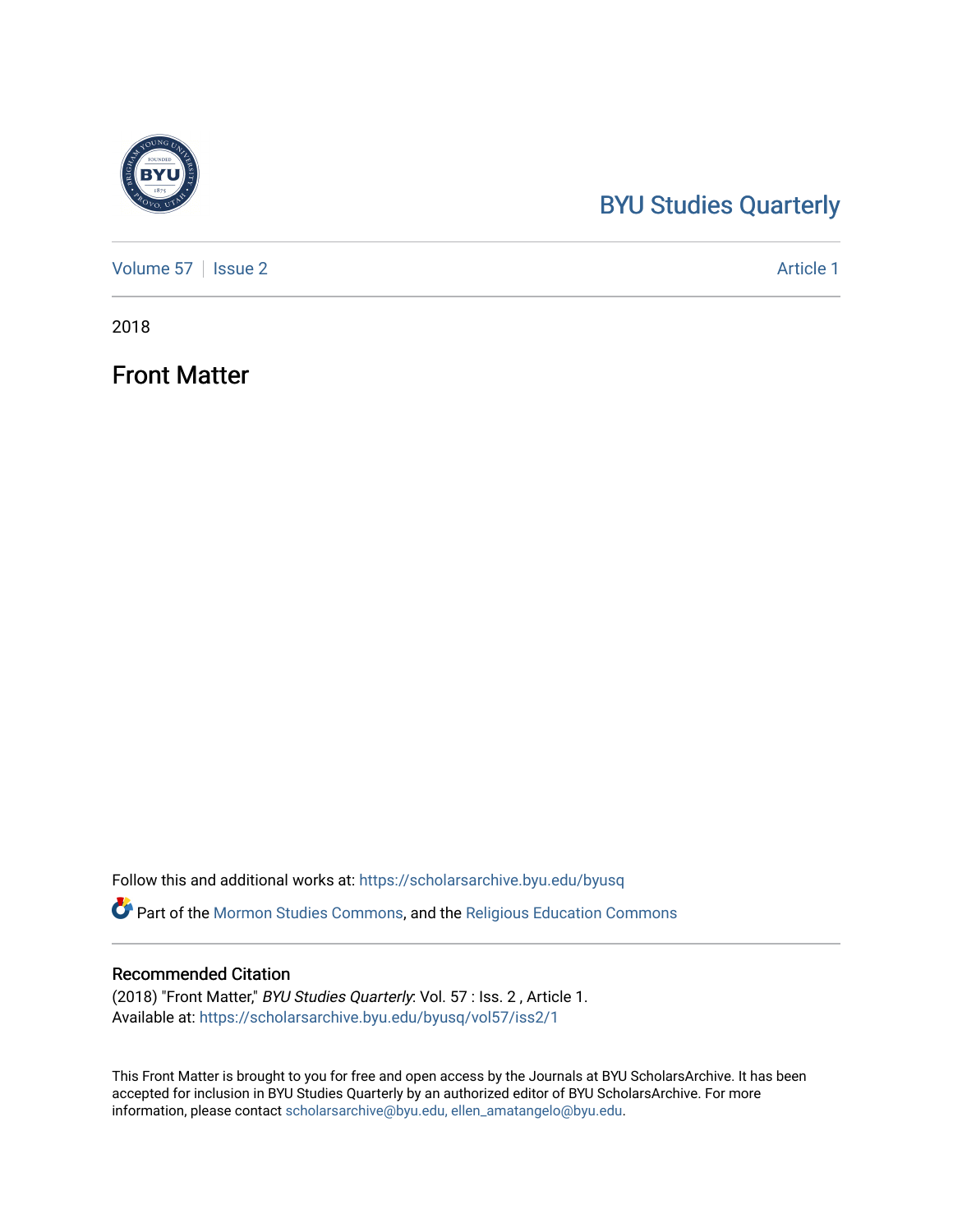### et al.: Front Matter



Involving Readers in the Latter-day Saint Academic Experience

#### **Advisory Board**

Noel B. Reynolds, chair Grant Anderson James P. Bell Donna Lee Bowen Douglas M. Chabries John M. Murphy

**Editor in Chief** John W. Welch

#### **Church History Board**

Richard Bennett, chair *19th-century history* Brian Q. Cannon *20th-century history* Kathryn Daynes *19th-century history* Gerrit J. Dirkmaat *Joseph Smith, 19th-century Mormonism* Steven C. Harper *documents* Frederick G. Williams *cultural history*

#### **Liberal Arts and Sciences Board**

Barry R. Bickmore, chair *geochemistry* Daryl Hague *Spanish and Portuguese* Susan Howe *English, poetry, drama* Neal Kramer *early British literature, Mormon studies* Steven C. Walker *Christian literature*

#### **Reviews Board**

Gerrit van Dyk, chair *Church history* Herman du Toit *art, museums*

#### **Specialists**

Casualene Meyer *poetry editor* Thomas R. Wells *photography editor* Ashlee Whitaker *cover art editor*

1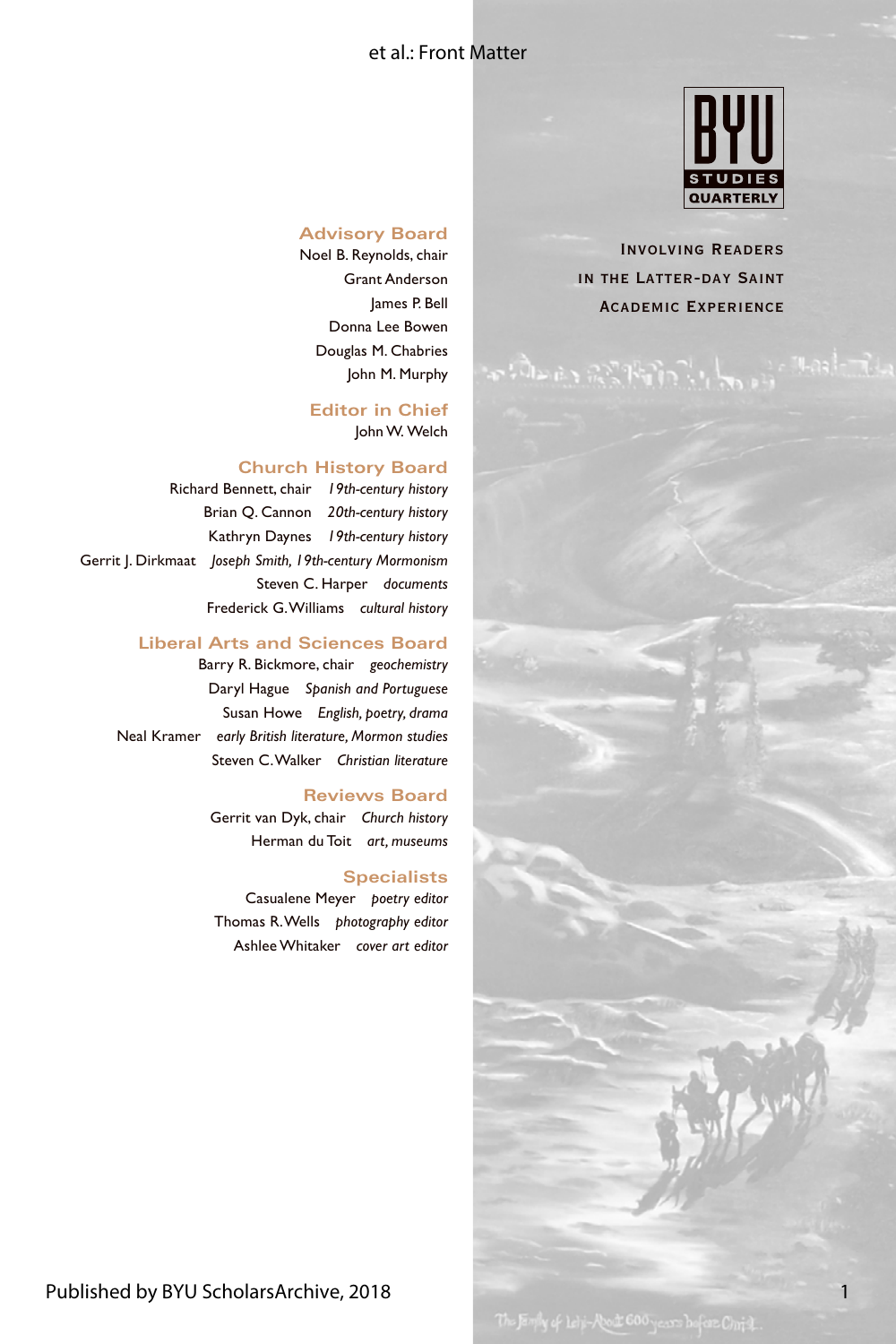

# **ARTICLES**

- **4** From the Editor
- **6** Dating the Departure of Lehi from Jerusalem Jeffrey R. Chadwick
- **71** Wise or Foolish: Women in Mormon Biblical Narrative Art Jennifer Champoux
- **131** The Development of the Council on the Disposition of the Tithes David W. Smith

# **PHOTOGRAPHIC ARCHIVE**

**52** Photographs of the Interior of the Salt Lake Tabernacle, December 1905

Richard Neitzel Holzapfel and Ronald L. Fox

# **ESSAY**

**94** The Rise and Fall of Portugal's Maritime Empire, a Cautionary Tale? Frederick G. Williams

# **POETRY**

**156** Mystery and Dance Daniel F. Teichert